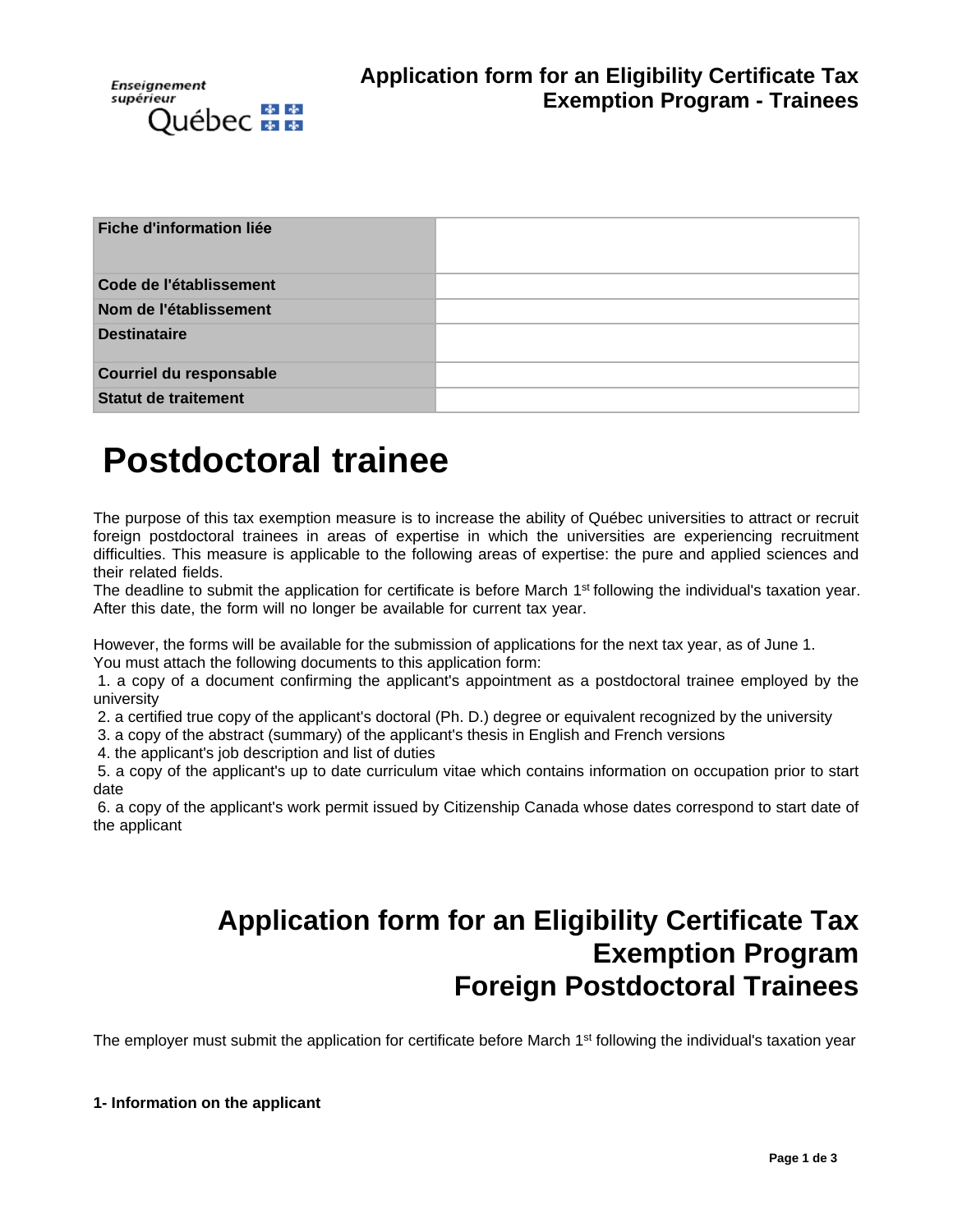| Title:                                             |  |
|----------------------------------------------------|--|
| Applicant's family name:                           |  |
| Applicant's given name :                           |  |
| Date of birth (YYYY-MM-DD) :                       |  |
| Citizenship:                                       |  |
| <b>Specified</b>                                   |  |
| Status:                                            |  |
| <b>Temporary Social Insurance Number:</b>          |  |
| (Mandatory if changes occurred since last request) |  |
| <b>Country of birth:</b>                           |  |

#### **2 - Doctoral degree (Ph. D.) obtained by the applicant**

| Date obtained (YYYY-MM-DD) : |  |
|------------------------------|--|
| Discipline:                  |  |
| University:                  |  |
| City:                        |  |
| Country:                     |  |

## **3 - Declaration by the eligible university or public research center concerning the applicant**

#### **Trainee's name :**

We certify that this person was hired as a postdoctoral trainee and will work exclusively or almost exclusively in the field of pure or applied science or in a related field for the establishment mentioned above from the date he or she was hired until the end of the year, or part of the year if there is a termination of employement. We undertake to inform the ministère de l'Enseignement supérieur of any change to the postdoctoral trainee's employment situation.

| Date of signing of applicant's contract<br>(YYYY-MM-DD): |  |
|----------------------------------------------------------|--|
| Start date of applicant's contract (YYYY-MM-<br>DD) :    |  |
| End date of applicant's contract (YYYY-MM-<br>DD):       |  |

#### **4 - Research field (Refer to the guide)**

| Research program :                                                                                        |  |
|-----------------------------------------------------------------------------------------------------------|--|
| Field of research:                                                                                        |  |
| Sub-field of research:                                                                                    |  |
| Brief description of applicant's field of<br>research (attach a separate sheet of paper if<br>necessary): |  |
| File                                                                                                      |  |
| Department of affiliated research center:                                                                 |  |

#### **5 - Signatures**